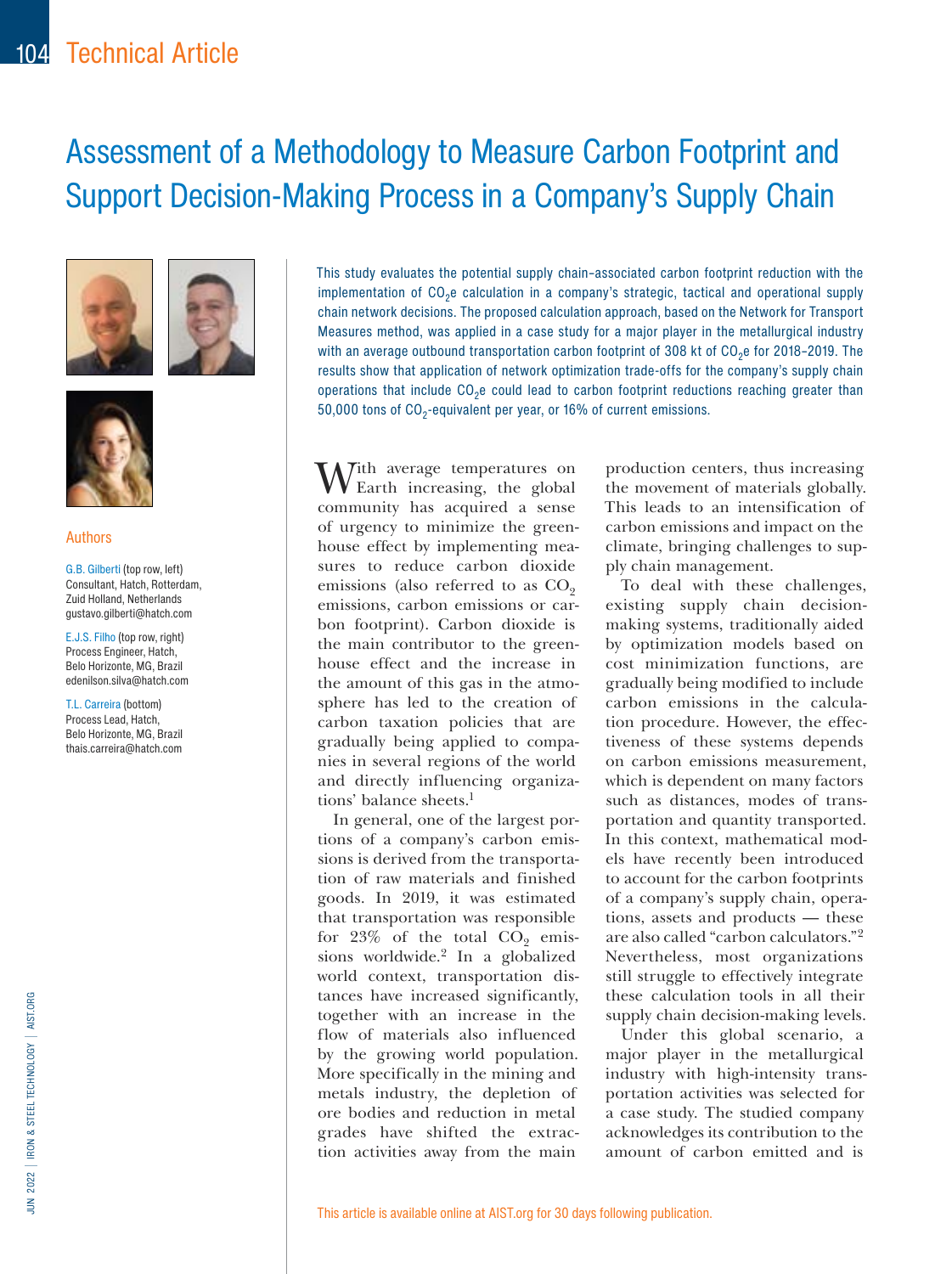

Problem-forming mechanism.

willing to implement the necessary changes to reduce its impact in the environment in the near future. However, there is a lack of knowledge on the actual  $CO<sub>9</sub>$  emissions from transportation activities. The lack of measurement implies a lack of understanding on the key factors that contribute to the carbon footprint within the company's logistics. This also creates a lack of awareness on the strategies that should be applied to be most effective in reducing its carbon footprint. Being so, the demand for the definition of a  $CO<sub>9</sub>$  calculation methodology becomes important within the company, as depicted in Fig. 1.

In order to provide a way of overcoming these challenges, the case study was conducted with the following objectives:

- Apply existing carbon footprint calculation models to estimate the company's supply chain– related carbon emissions.
- Incorporate these tools into each of the organization's supply chain decision-making levels to achieve a lower carbon footprint and reduce the company's impact on the environment.
- Demonstrate the potential to avoid or minimize financial downturns related to carbon taxation policies.

#### Theoretical Background

Structure and Decision-Making Models — Supply chain managerial decisions are commonly divided into three categories: strategic, tactical and operational. Table 1 summarizes the main activities attributed to each level.

The multi-level characteristics of supply chain management combined with the complex interactions and the number of variables involved have created an urge for the development of tools to aid in the

decision-making process. These tools consist of mathematical and simulation models that aim to derive an optimal configuration for each phase of supply chain planning, while accounting for all the constraints posed by the variables and interactions mentioned here.<sup>1</sup>

Traditionally, the mathematical models were developed to provide an optimal configuration based on a single objective function: lowest supply chain cost. However, it has become paramount that the evaluation of a sustainable supply chain considers several criteria to ensure efficient decision support systems.<sup>1</sup> Therefore, a limited number of optimization models have been presented in an effort to combine lowest cost with lowest environmental impact when determining the configuration of a supply chain. Broadly speaking, these models aim at minimizing two objective functions: one associated to the overall operation

| Table 1                                              |                      |                                                                                                                                                                                          |  |  |  |
|------------------------------------------------------|----------------------|------------------------------------------------------------------------------------------------------------------------------------------------------------------------------------------|--|--|--|
| Supply Chain Decision-Making Levels <sup>1,3,4</sup> |                      |                                                                                                                                                                                          |  |  |  |
| <b>Decision level</b>                                | Time frame           | Decisions                                                                                                                                                                                |  |  |  |
| <b>Strategic</b>                                     | Long term            | Type of products<br><b>Production capacity</b><br>Number and size of production plants<br>Geographical location of plants and warehouses<br>Make-or-buy decisions (vertical integration) |  |  |  |
| <b>Tactic</b>                                        | Medium<br>term       | <b>Distribution policies</b><br>Selection of suppliers<br>Levels of production<br><b>Modes of transportation</b><br>Quantities to be purchased and delivered                             |  |  |  |
| <b>Operational</b>                                   | <b>Short</b><br>term | Routine decisions<br>Scheduling<br>Sequencing<br>Vehicle load<br>Route planning                                                                                                          |  |  |  |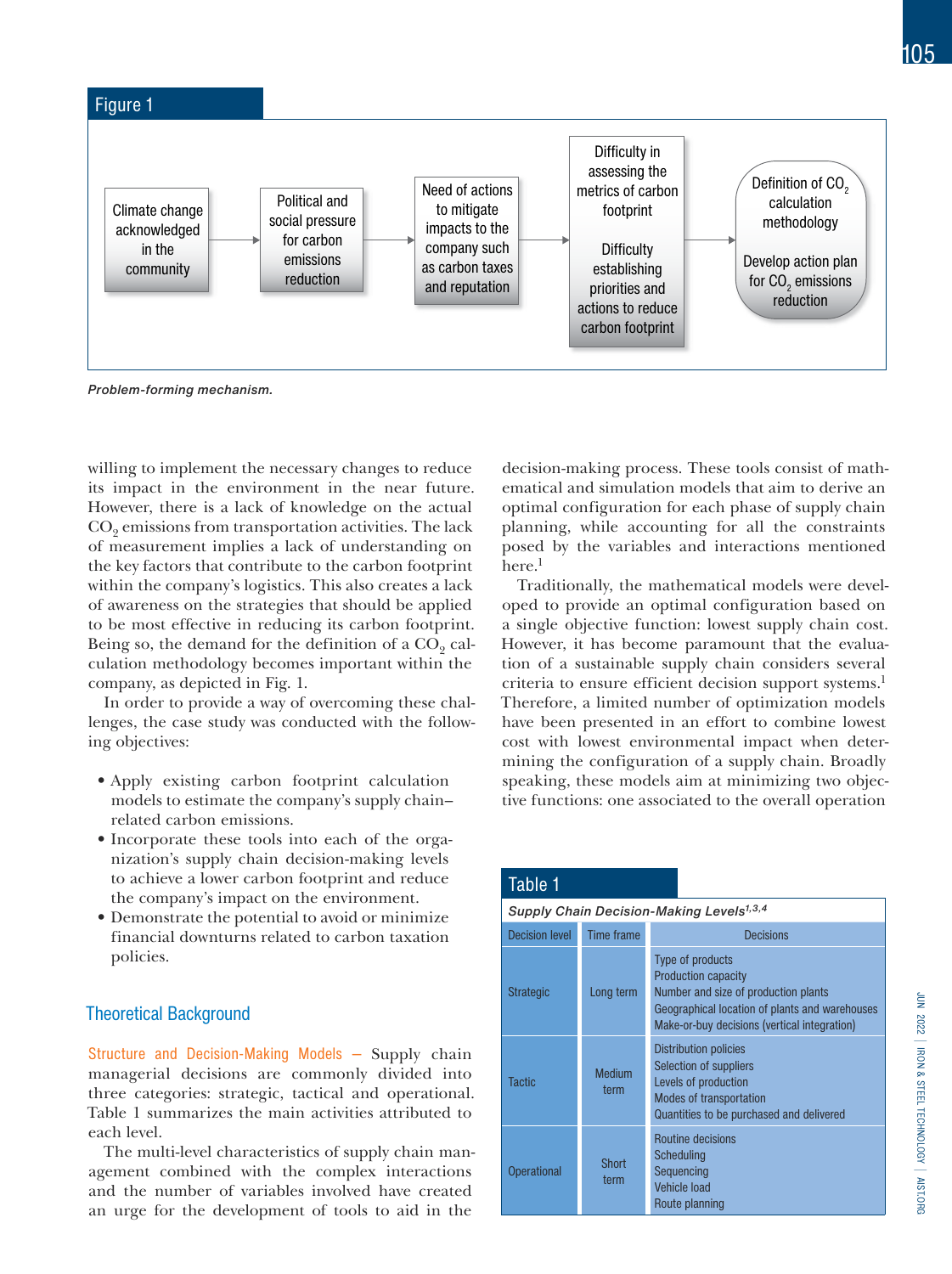costs, and the other related to carbon footprint. Another option adopted by some of the models is to include carbon emission costs (associated to a determined carbon emission price) in the existing singleobjective function, weighted by a factor.

Strategic Network Optimization: The literature in strategic network optimization that also considers minimization of environmental impacts is somewhat limited. Chaabane1 has developed a methodology for the design of a supply chain including sensitivity to carbon price in a carbon trading system. The proposed method consists of a multi-objective optimization model, integrating life cycle analysis (LCA) to account for the calculation of  $CO<sub>9</sub>$  emissions. Paksoy<sup>5</sup> has developed a mixed-integer programming model that considers environmental and social costs in the objective functions. The work presented by Wang et al.6 also proposes a multi-objective optimization model with the intent to achieve a green supply chain network design, by capturing the trade-off between total costs and carbon footprint. In their model, two objective functions are explicitly considered. The first measures the total cost of the supply chain, including fixed, environmental protection, transportation and handling costs. The second objective function measures the carbon emissions in the distribution network.

Tactical Network Optimization: Significant effort has been found in the literature to represent environmental impacts in tactical planning models. Liotta et al.7 have developed an optimization and simulation model that takes into consideration supply, production, transportation and carbon emission costs in a multi-modal transportation network, providing a framework for including carbon emission costs in tactical planning trade-offs. A similar approach with optimization and simulation to include carbon emissions in the tactical level decision-making process of supply chain planning is given by Hrusovsky, Demir, Jammernegg and Woensel,<sup>8</sup> but in this case, the carbon emissions are separate from the total costs. Hoen et al.<sup>9</sup> detail an additional optimization model. Perboli et al.10 present a collaboration program, SYNCHRO-NET, that aims to improve the reliability and sustainability of supply chain planning. The work is also based on optimization models and collaboration in a multi-modal transport network.

None of the models found for tactical network optimization provide a combination of the minimization of carbon emissions with minimization of costs. Instead, all of them account for the carbon emissions costs in the single-objective function for cost minimization.

Operational Network Optimization: On the operational planning level, short-term and often real-time decisions are addressed. Usually, the routine operational decisions are guided by the strategic and tactical policies in place. However, constant replanning of transportation modes, routes and inventory levels are required as unplanned events, production delays and low inventory, among others, can affect the optimal choice defined on a higher level. The narrow window for decision-making considering requirements from all the parties involved in a specific delivery creates a level of dynamicity that make these problems extremely complex to be dealt with on a simulation or an optimization environment, as the variables are even more unpredictable. For that reason, relatively few studies have been dedicated to mathematically reproduce this specific level of supply chain planning.<sup>11</sup>

Adherence to a sustainable business model can be achieved by following the guidelines previously identified during tactical and strategic planning, as well as by applying operational strategies that can help reduce the carbon emissions from already defined production and transportation plans.

Carbon Emissions Calculation Models — As explained previously, the multi-objective optimization models rely on carbon emissions measurements. Although companies still lack knowledge on the measurement of environmental impacts and carbon footprint to provide reliable information to supply management strategic decisions, institutions are working on developing tools to analyze and measure the impacts of integrated supply chains on the environment by means of estimating carbon emissions.12

A few models based on actual registered emission measurements have been developed to estimate the carbon footprint specifically associated with transportation. These models provide valuable information on whether it is economically and environmentally attractive to invest in new technologies and in infrastructure, make a route change, or choose a different transportation modality.

The basis for the models' development is the greenhouse gas (GHG) protocol. This protocol is a partnership between non-governmental organizations, governments and the World Business Council for Sustainable Development that provides guidelines and standards for  $CO<sub>9</sub>e$  emissions estimation. Two methods are proposed by the protocol, a fuel-based and a distance-based approach.13 Other institutions such as Network for Transport Measures (NTM), CE Delft and Institut für Energie – und Umweltforschung (IFEU) developed specific models that adapt the calculation by including factors such as weight and vehicle life cycle.

One such model has been developed by the NTM, which is a Swedish non-profit organization that has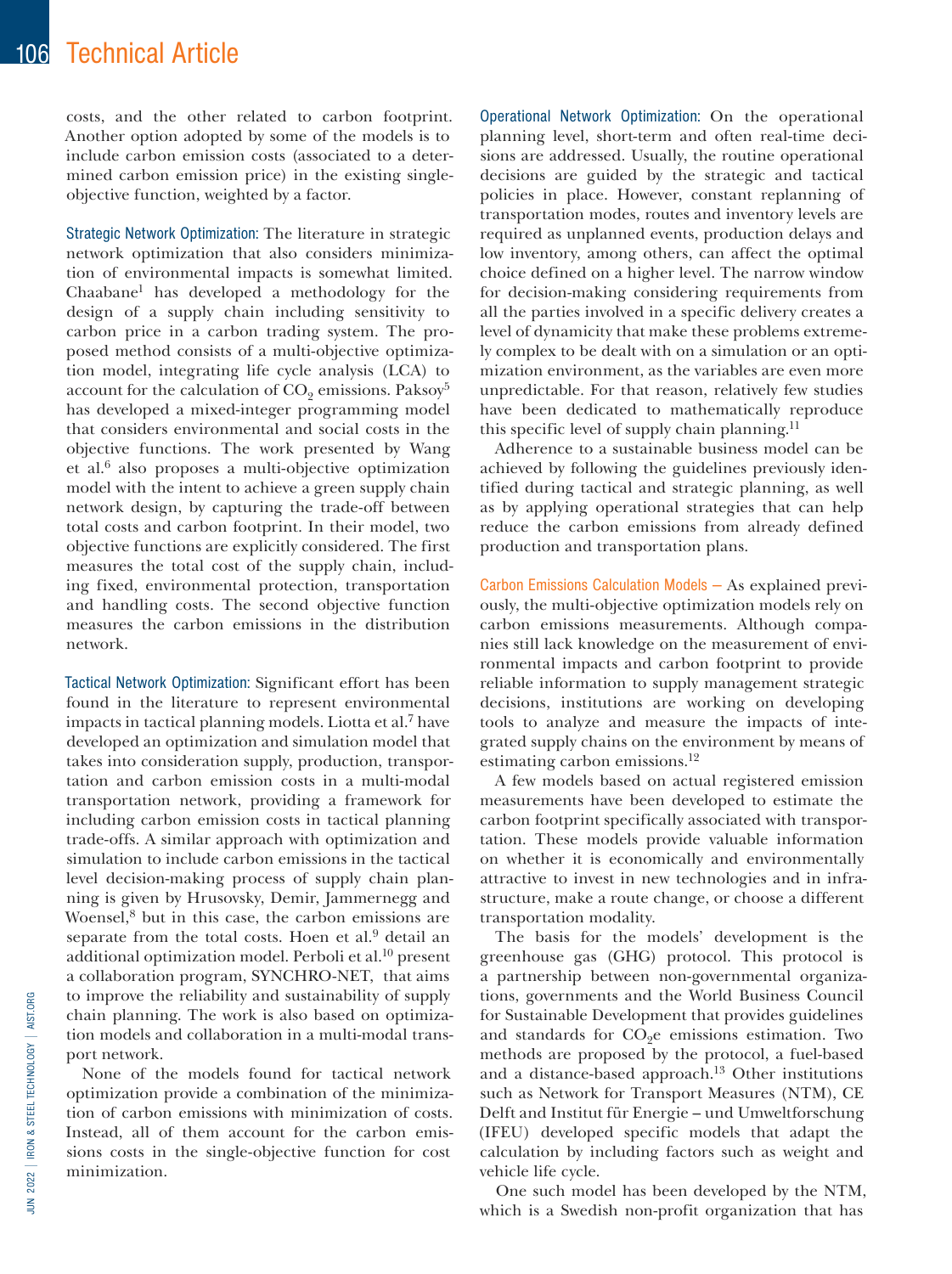established a database and a platform that provides tools, methods and a knowledge information center with the objective of simplifying environmental impact assessment from transport operations, with the final aim to support the development of sustainable transport.14 The NTM methodology is largely used as it is a relatively simple and straightforward method, with explicit formulas for the calculation, based on parameters which are usually registered by companies, such as weight, type of vehicle and distance. The reviewed literature several times refer to having used the NTM methodology, such as in the cases of Hoen, Tan, Fransoo and Houtum,<sup>9</sup> and Loo.<sup>15</sup>

The method includes the carbon footprint associated with the fuel from well to tank, meaning that the entire life cycle of the fuel is evaluated, since its extraction until the use at the vehicle engine. The model establishes common values that can be used to compare the environmental impact from each transportation mode.14 The steps used to calculate carbon footprint with the NTM methodology are summarized in Fig. 2.



Network for Transport Measures method simplified calculation steps. each transportation mode in the registered

#### **Methodology**

The company provided recent transportation data consisting of all transportation transactions registered in its system within a year to form the data basis for the current carbon emissions calculations. Each entry represents one movement of finished goods from a certain point (a manufacturing plant, a raw material plant, a consolidation point or a port) to another (a customer, a manufacturing plant, a consolidation point or a port), using one individual mode of transportation. These data, supplied in Microsoft Excel format, include departure and destination points, mode of transport used in the route, and weight of the cargo.

A calculation routine based on the NTM method was then applied to the received data to determine the company's carbon footprint associated to its supply chain. The calculation steps and factors used depend on the transportation mode, which can be by road, rail, water or air. The obtained results were also used to assess specific examples of supply chain activities within the company. In these cases, optimizations

> related to all the different decision-making levels of supply chain management were then proposed. Afterwards, the calculation routine was once again applied in order to illustrate the potential carbon emission savings that could be achieved in these new proposed conditions.

#### Results and Discussion

Transportation Figures  $-$  The graphs in Fig. 3 and Fig. 4 show the relative tonnage transported and the relative distances covered by



Weight transported by modality.



Distance traveled by modality.

Figure 4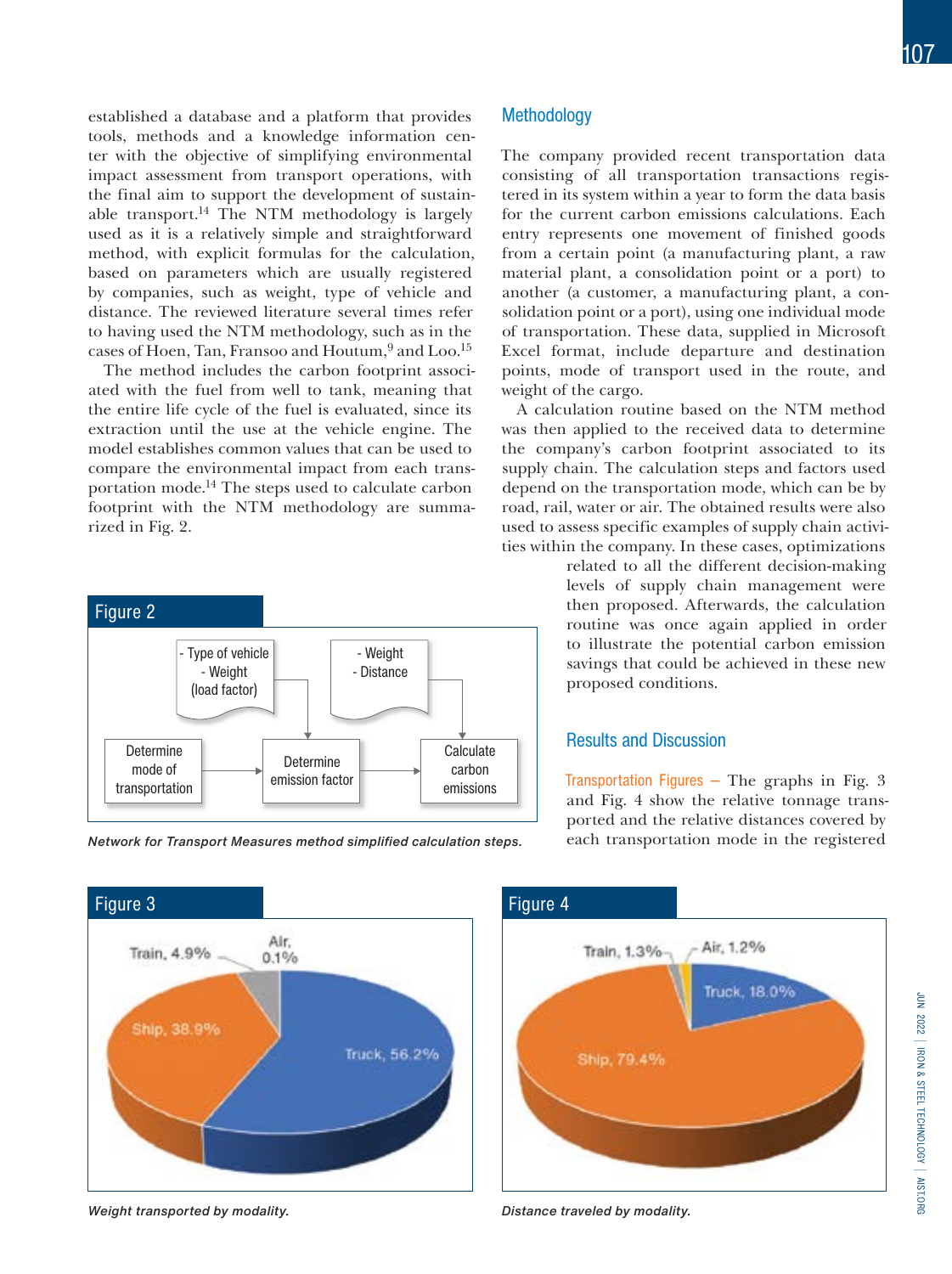### 108 Technical Article

data, respectively. The figures show that most of the tonnage is transported by road, whereas the highest distances are covered by water transportation. The contribution of air and rail shipping are almost insignificant to the total amount of water and road.

Calculated Emissions — The relative carbon footprint calculated per transportation mode is given in Fig. 5.

It can be noted that the major contributor of the carbon footprint of the company's logistics operations is water transportation, with over 71.6% of the  $CO<sub>9</sub>e$  emissions, followed by road transportation with 23.9%. Interestingly, even though truck is responsible for more than 70% of the number of transports in the data provided and over half of the tonnage



Carbon emissions division by transportation mode.



transported, it accounts for just under one quarter of the total carbon emissions. On the other hand, 20% of the registers are of water transports, but the emissions related to this modality are as high as 71.6%. This indicates that the traveled distance is the largest contributor of the company's carbon footprint.

Also worth noting are the small contributions of air and rail freights in the overall carbon emissions calculated. As there are few entries in the data that used either air or rail transportation, the overall emissions contribution is considerably small. However, as air freight is an energy-intensive modality, its proportional contribution is significant, even though the absolute carbon emissions are small compared with road and water transportation.

The emission intensity of a transportation mode is closely related to the energy intensity, especially considering most of the vehicles run on fossil fuels. Emission intensities are given in grams of  $CO<sub>2</sub>$  emitted per kilometer traveled and per ton of the cargo transported (g/t.km). Average emission intensities are known and can be used as a basis for comparison between the different transportation modes. Fig. 6 presents average emission intensity numbers obtained in the literature<sup>16</sup> and how they compare with the company's calculated value.

It can be observed that the studied company is close to what would be the ideal number in terms of  $CO<sub>9</sub>/t.km$ , which is the one for shipping. This confirms that the company makes high use of one of the least energyintensive transportation modes, indicating a good positioning in terms of total carbon emissions. This indication can be misleading, however, as water transportation is often related to long traveling distances, such as in the case of intercontinental exports, which

> lead to high carbon emissions in absolute terms. This information directs the focus of any initiatives to reduce carbon footprint of the outbound transports in the company toward reducing the traveling distances, rather than shifting from one transportation mode to another, although shipping over shorter distances may require a transportation modality switch.

> Distribution Network — The company under study owns and operates production plants spread around the world and distributes its products to many different countries. This complex distribution network clearly poses a challenge to planning production, purchasing, and transportation to meet

Energy intensity by transportation mode. The same state of the customers and environmental environmental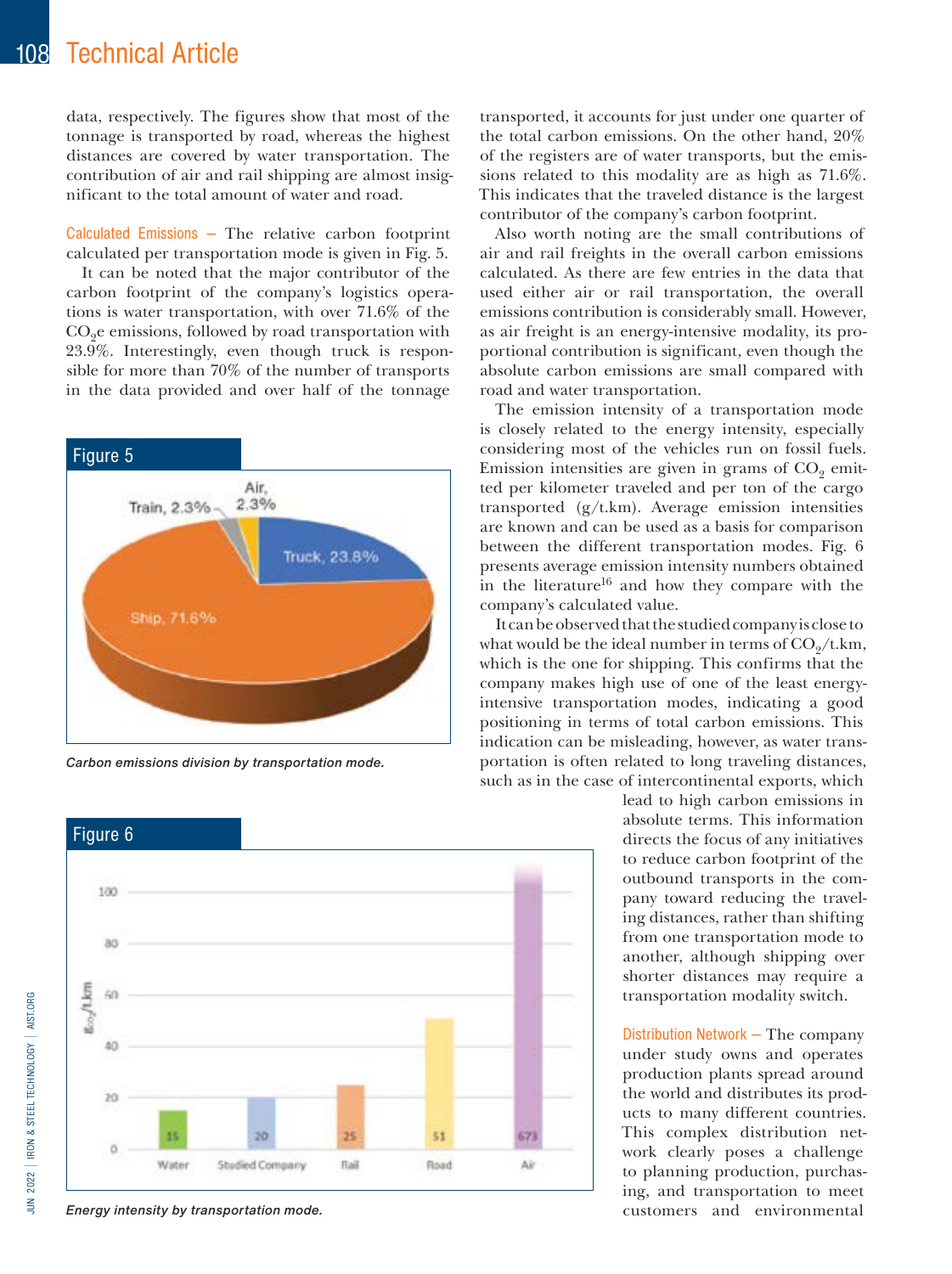demand. The importance of using mathematical models to reach optimal strategic, tactical and operational distribution configurations in this case becomes even more significant. The following subsections illustrate examples of possible optimizations to be applied in each network level of the company. Some of the locations real names were suppressed, substituted by representative letters.

Strategic Network Optimization: The studied company's sales volume to the North American market in the analyzed period was achieved by both local production plants and imported goods from other plants around the world. The amount imported from other parts of the globe accounted for 51% of the company's consumed products in the region. This implies that the current production capacity in North America is nearly half of the total demand. Most of the 51% is derived from the company's production plants in Europe.

One usual route of products is from a production plant to Port A, in Europe, and then to Port B, in North America, followed by the distribution from the port to the customer. This last portion is usually outside of the company's scope, but still contributes to the total carbon emissions from this transport. If the company was to supply this demand from somewhere in North America, the carbon emissions would be significantly reduced as the sea transportation portion of the route would be eliminated. Additionally, economic savings in transportation would be obtained. The road or rail transportation shipping from somewhere in North America to the customer is assumed to be equal to the current distribution from the port to the customer site.

A reference freight rate from Port A to Port B was obtained in a freight calculator<sup>17</sup> and equals EUR 2,111.40 for a 20-ton container. This cost was used to extrapolate the total cost for intercontinental shipments to North America in a year. In a hypothetical trade-off to evaluate the potential of opening a new production facility to supply this external demand in North America, the savings with transportation costs (assuming the road transportation sections of the usual route would balance out when compared with the distribution from the new plant to customers) would represent an NPV of 205 MEUR in 20 years, at 7% discount rate. In addition to that, the atmosphere would be spared of 13% of the company's  $CO<sub>9</sub>e$  yearly emissions.

On a single-objective function model, the carbon emissions savings could also be considered by applying a price to the  $CO<sub>9</sub>$ . Current carbon credit prices in Europe are on the order of EUR 25–26/ton of  $CO<sub>2</sub>$ .<sup>18</sup> This is a relatively low value and is expected to increase in the future with the establishment of new measures from the European Union. Considering a

#### Table 2

| Calculation of NPV for New Facility in North America           |                          |  |  |  |
|----------------------------------------------------------------|--------------------------|--|--|--|
| Parameter                                                      | Value                    |  |  |  |
| Port of departure                                              | A (Europe)               |  |  |  |
| Port of destination                                            | <b>B</b> (North America) |  |  |  |
| Cargo weight (t)                                               | 20                       |  |  |  |
| Sea freight (EUR)                                              | 2,111.40                 |  |  |  |
| NPV 7%, 20 years (MEUR)                                        | 205                      |  |  |  |
| Emissions savings (%)                                          | 13                       |  |  |  |
| Carbon price (EUR/tCO <sub>2</sub> )                           | 30                       |  |  |  |
| NPV 7%, 20 years, considering emissions cost<br>savings (MEUR) | 217                      |  |  |  |

EUR  $30$ /ton of CO<sub>2</sub>e carbon price, the NPV would increase from 205 to 217 MEUR. A summary of the calculations is given in Table 2.

The cost of installing a new facility at this capacity is unknown and was not considered in this study, but if the NPV remains positive after the incorporation of these costs, the strategic decision should be to take on the new investment.

On an optimization model with two objective functions (one being carbon emissions minimization), the decision for the investment could be further supported. The example given is for the North American market, which showed to be more significant in terms of income flow of products and, therefore, more economically feasible for regionalization. However, the same thinking can be applied to other regions, looking toward shorter production (origin) to destination distances and thus reducing carbon emissions.

Tactical Network Optimization: A common route observed in the company data is the transportation from Asia to Europe. The choice for producing in Asia, given the company's infrastructures with several producing plants located in Europe, is usually a trade-off favorable to lower labor costs despite transportation costs. This option results in higher carbon emissions associated with the shipping from the eastern country to Europe.

When considering carbon costs in the trade-off, using the reference EUR  $30/$ ton of CO<sub>9</sub>e and the shipping distance from Port A, in Asia, to Port B, in Europe, an additional EUR 10.70/ton of the product is to be taken into account in addition to the freight costs. This is more than 11% of the transportation costs and can be representative when deciding where to allocate a certain demand to existing plants.

To illustrate the impact on the transportation versus labor trade-off, the average number of man-hours necessary to produce one ton of the product have been calculated based on literature data and was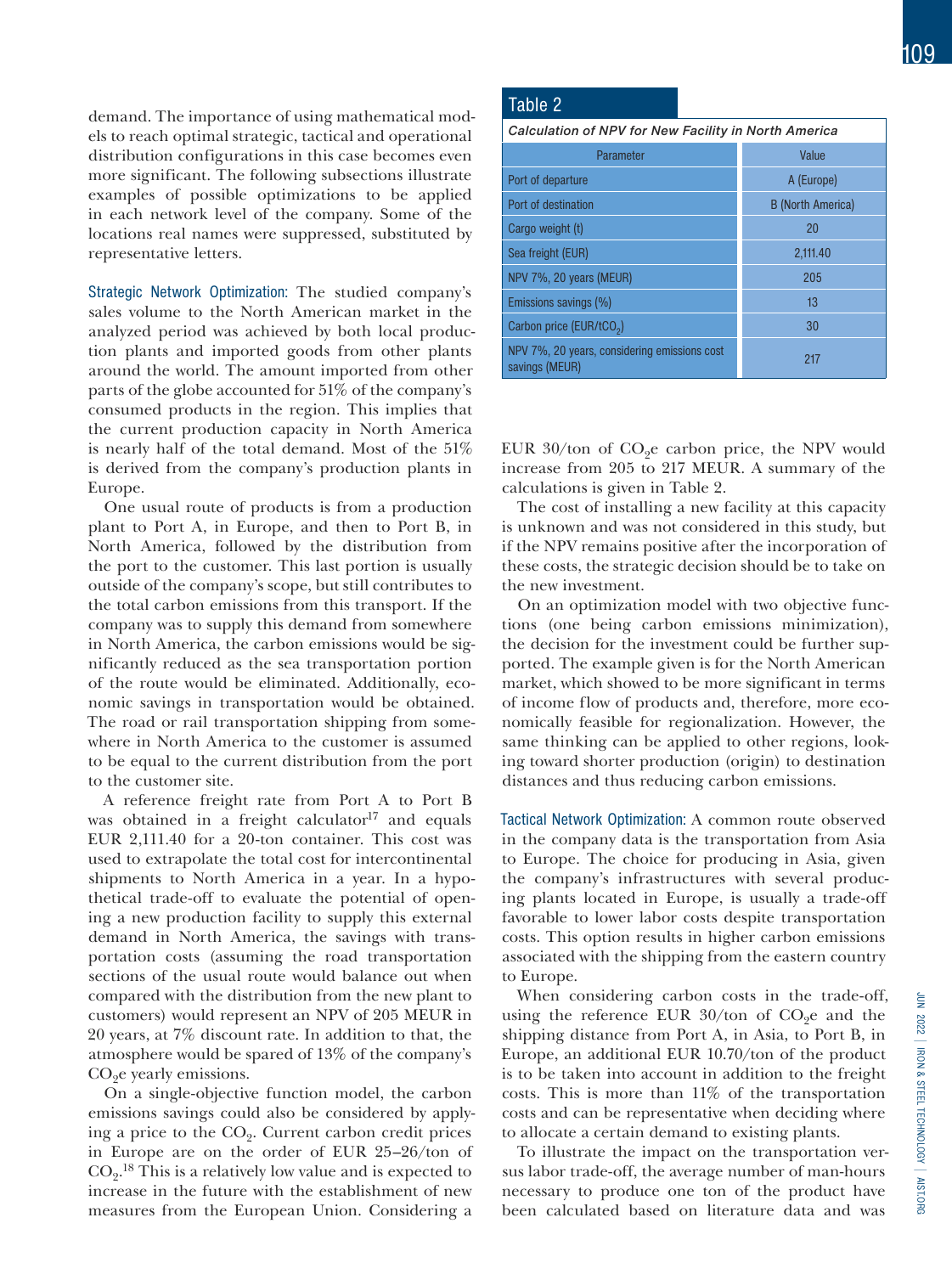## 110 Technical Article



Common (a) and alternative (b) route from European plants to Middle East and Asia-Pacific regions.

estimated to be 12.5 Mh/ton. From that, the impact of the carbon costs on the labor rate can be calculated. This exercise shows that the carbon cost is equivalent to EUR 0.85/Mh that would have to be added to the comparison between Asian and European labor rates. The total potential emission savings for not transporting the cargo from Asia to Europe would be of 2.5% of the company's  $CO<sub>9</sub>e$  yearly emissions.

#### Operational Network Optimization

Route Optimization: Since the studied company provides intercontinental shipping departing from Europe plants, a theoretical route was selected for this analysis, as shown in Fig. 7a. In this route, the product is transported from hypothetical plants located in Central Europe to a North European port, where it is then shipped to Middle East, Asia or Oceania.

As proposed in Fig. 7b, an alternative route is to use a South European port, such as Genoa, Italy, or Koper, Slovenia. Even though the road distances become higher due to the locations of the plants, a much shorter water distance needs to be covered by not contouring the Western European seas. The routes from one of the North European ports to Asia is 4,300 km longer than the route from the Port of Genoa to Asia.

As an illustration, routes from two theoretical facilities in Central Europe were

selected: Plant A and Plant B. In both routes, Port A, in Northern Europe, was used to ship the cargo to Port B, in Asia. The costs associated to these transportation routes and the carbon emissions comparison is given in Table 3. With the current carbon price, the cost trade-off is not always favorable for using the South European, as in the case of Plant B, but the numbers are close enough to justify a choice for the most environmentally friendly route. The potential emission savings with this initiative applied to all

### Table 3

| Common vs. Alternative Route From Europe to East Comparison |                        |                        |                |                |  |  |  |
|-------------------------------------------------------------|------------------------|------------------------|----------------|----------------|--|--|--|
| <b>Departure</b>                                            | Plant A                | Plant B                | <b>Plant A</b> | <b>Plant B</b> |  |  |  |
| Port of departure                                           | A (Northern<br>Europe) | A (Northern<br>Europe) | Genoa          | Genoa          |  |  |  |
| Port of destination                                         | B                      | B                      | B              | B              |  |  |  |
| Cargo weight (t)                                            | 20                     | 20                     | 20             | 20             |  |  |  |
| Road freight to port (EUR)                                  | 791                    | 604                    | 1,496          | 1,824          |  |  |  |
| Sea freight (EUR)                                           | 1,880                  | 1,880                  | 969            | 969            |  |  |  |
| Total cost (EUR)                                            | 2,671                  | 2,484                  | 2,465          | 2,793          |  |  |  |
| Road emissions (kgCO <sub>2</sub> )                         | 582                    | 450                    | 916            | 1,120          |  |  |  |
| Sea emissions (kgCO <sub>2</sub> )                          | 4,139                  | 4,139                  | 2,825          | 2,825          |  |  |  |
| Total emissions (kgCO <sub>2</sub> )                        | 4,721                  | 4,589                  | 3,741          | 3,945          |  |  |  |
| Emissions savings (kgCO <sub>2</sub> )                      |                        |                        | 980            | 644            |  |  |  |
| Emissions savings (EUR)                                     |                        |                        | 29.40          | 19.32          |  |  |  |
| Total cost w/CO <sub>2</sub> (EUR)                          | 2,671                  | 2,484                  | 2,436          | 2,774          |  |  |  |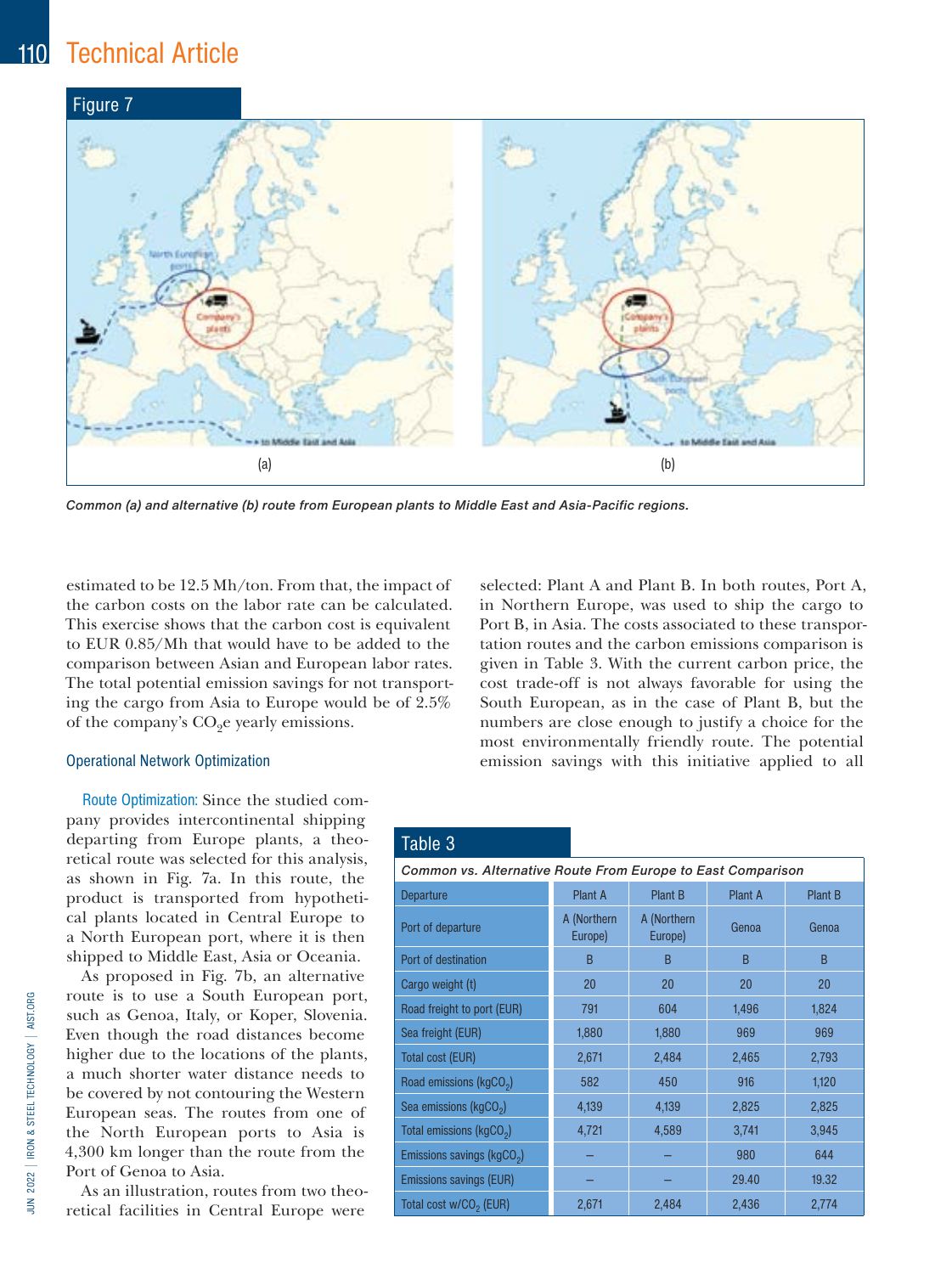similar routes in the year is estimated to be of 1% of the company's  $CO<sub>9</sub>e$  yearly emissions.

Change in Transportation Modality: As shown before, most of the cargo in terms of weight within the company is transported by truck. This is also true for the internal European flow of products, despite the extensive and effective rail transportation network in the continent.

An exercise has been made to evaluate the potential savings in carbon footprint for the company if rail was used to partially substitute road, in a multi-modal transportation configuration, in the transports within Europe. In order to do so, a minimum distance of 1,000 km was established for the multi-modality use. It has also been considered that the product would leave the facility by truck and travel 100 km before reaching a rail terminal for modality switch. The product would then be transported by rail until a destination terminal, where it would again be transferred to trucks for final delivery, 100 km far from the terminal. The carbon footprint savings with this configuration for all road transports above 1,000 km in Europe would be of  $4\%$  of the company's  $CO<sub>9</sub>e$  yearly emissions.

To financially evaluate the modality switch, estimated rail and road freight rates were obtained from online calculation tools and references.17,19 With the current carbon price at EUR 30/ton, considering a 20-ton shipment, the financial breakeven for using multi-modality would be from 1,950 km. Therefore, the same exercise was repeated for all road transports above 1,950 km in Europe, with estimated savings of  $1\%$  of the company's  $CO<sub>9</sub>e$  yearly emissions.

Road Factor Optimization: An additional calculation was performed to understand the impact of improving the utilization of trucks in the carbon footprint of the company's supply chain. Average truck load factors for the registered transports at the company in the analyzed year were 45%. A simple calculation was performed assuming that the load factor for every road transport would be maximized. The total  $CO<sub>9</sub>e$ savings with 100% load factor would be 4% of the company's  $CO<sub>9</sub>e$  yearly emissions.

This optimization could be partially achieved by collaborating with other players in the supply chain or from other industries. Additionally, transportation routes can be slightly changed to have one fully loaded vehicle delivering products to two clients instead of having two half-loaded ones traveling to a near destination. A good production planning and inventory management system can also ensure that products for the same customer reach the end of the production line within a reasonable timeframe. In a complex distribution network such as the one for the studied company, these initiatives can only be effectively implemented by the aid of a computational optimization tool.

### **Conclusion**

A calculation framework for carbon footprint associated to supply chain activities was successfully developed and applied to the studied company's case. Most of the emissions derived from intercontinental shipping via sea freight with more than 70% of the emissions, followed by road transportation, with over 20% of the emissions. This indicated that one of the largest contributors to the company's carbon footprint in the supply chain was the distance traveled. Reduction in the distances would have a high potential to minimize this impact.

The result of applying models that include carbon footprint calculation would be of great potential  $CO<sub>2</sub>$ emission savings. In the examples that have been used in this case study to illustrate the potential reduction in the carbon footprint, savings were estimated at more than 15% of the yearly emissions associated to the company's supply chain activities, as a result of changes in the distribution network infrastructure (on the strategic level), optimized allocation of production/demand to plants (tactical level) and modality choice (operational level).

Obtaining a balance between transportation distances, carbon emissions and costs is a trade-off performed at different levels of supply chain planning. The calculation methodology developed in this study offered numerical data that can be used to support these decisions, making the entire process more efficient and accurate. Similar frameworks could be applied by other players inserted in the metallurgical industry, strengthening their available database and making possible considerable reductions of carbon footprint related to supply management activities.

#### **References**

- 1. Chaabane, A., "Multi-Criteria Methods for Designing and Evaluating Sustainable Supply Chains," Ph.D. dissertation, Université du Québec, 2011.
- 2. Mckinnon, A.; Cullinane, S.; Browne, M.; and Whiteing, A., Green Logistics — Improving the Environmental Sustainability of Logistics, Kogan Page Publishers, 2010.
- 3. Bashiri, M.; Badri, H.; and Talebi, J., "A New Approach to Tactical and Strategic Planning in Production–Distribution Networks," Applied Mathematical Modelling, Vol 36, 2012, pp. 1703–1717.
- 4. Lanzenauer, C.H., and Pilz-Glombik, K., "Coordinating Supply Chain Decisions: An Optimization Model," OR Spectrum, Vol. 24, 2002, pp. 59–78.
- 5. Paksoy, T., "Optimizing a Supply Chain Network With Emission Trading Factor," Scientific Research and Essays, Vol. 5, No. 17, 2010, pp. 2535– 2546.
- 6. Wang, F.; Lai, X.; and Shi, N.l., "A Multi-Objective Optimization for Green Supply Chain Network Design," Decision Support Systems, Vol. 51, 2011, pp. 262–269.
- 7. Liotta, G.; Kaihara, T.; and Stecca, G., "Optimization and Simulation of Collaborative Networks for Sustainable Production and Transportation," IEEE Transactions on Industrial Informatics, Vol. 12, No 1, 2016, pp. 417–424.

j